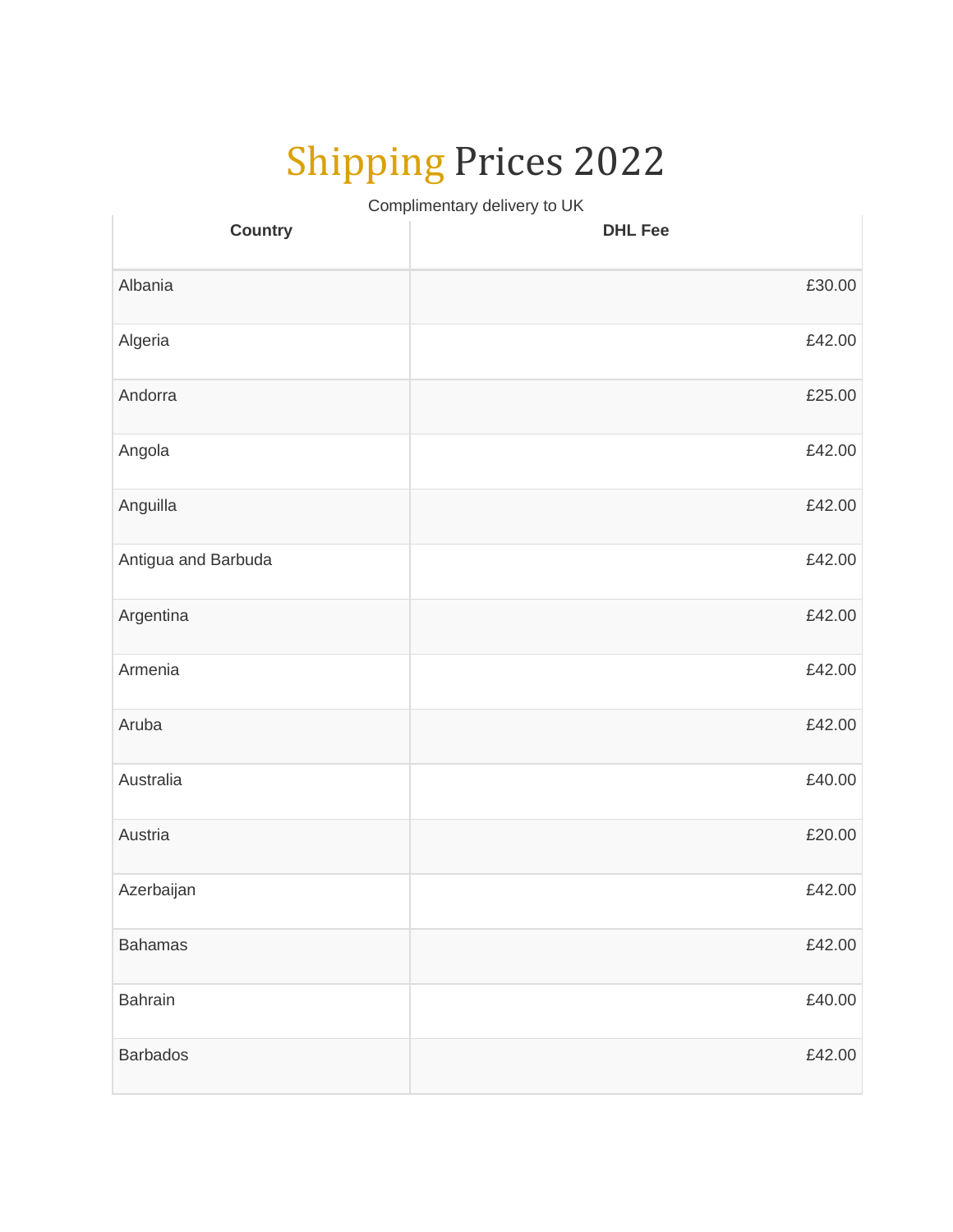| <b>Country</b>           | <b>DHL Fee</b> |
|--------------------------|----------------|
| Bburundi                 | £42.00         |
| <b>Belarus</b>           | £50.00         |
| Belgium                  | £15.00         |
| <b>Belize</b>            | £42.00         |
| <b>Benin</b>             | £42.00         |
| Bermuda                  | £42.00         |
| <b>Bhutan</b>            | £40.00         |
| <b>Bolivia</b>           | £42.00         |
| Bosnia and Herzegovina   | £30.00         |
| Botswana                 | £42.00         |
| <b>Brazil</b>            | £42.00         |
| <b>Brunei Darussalam</b> | £42.00         |
| <b>Bulgaria</b>          | £20.00         |
| <b>Burkina Faso</b>      | £42.00         |
| Cambodia                 | £42.00         |
| Cameroon                 | £42.00         |
| Canada                   | £30.00         |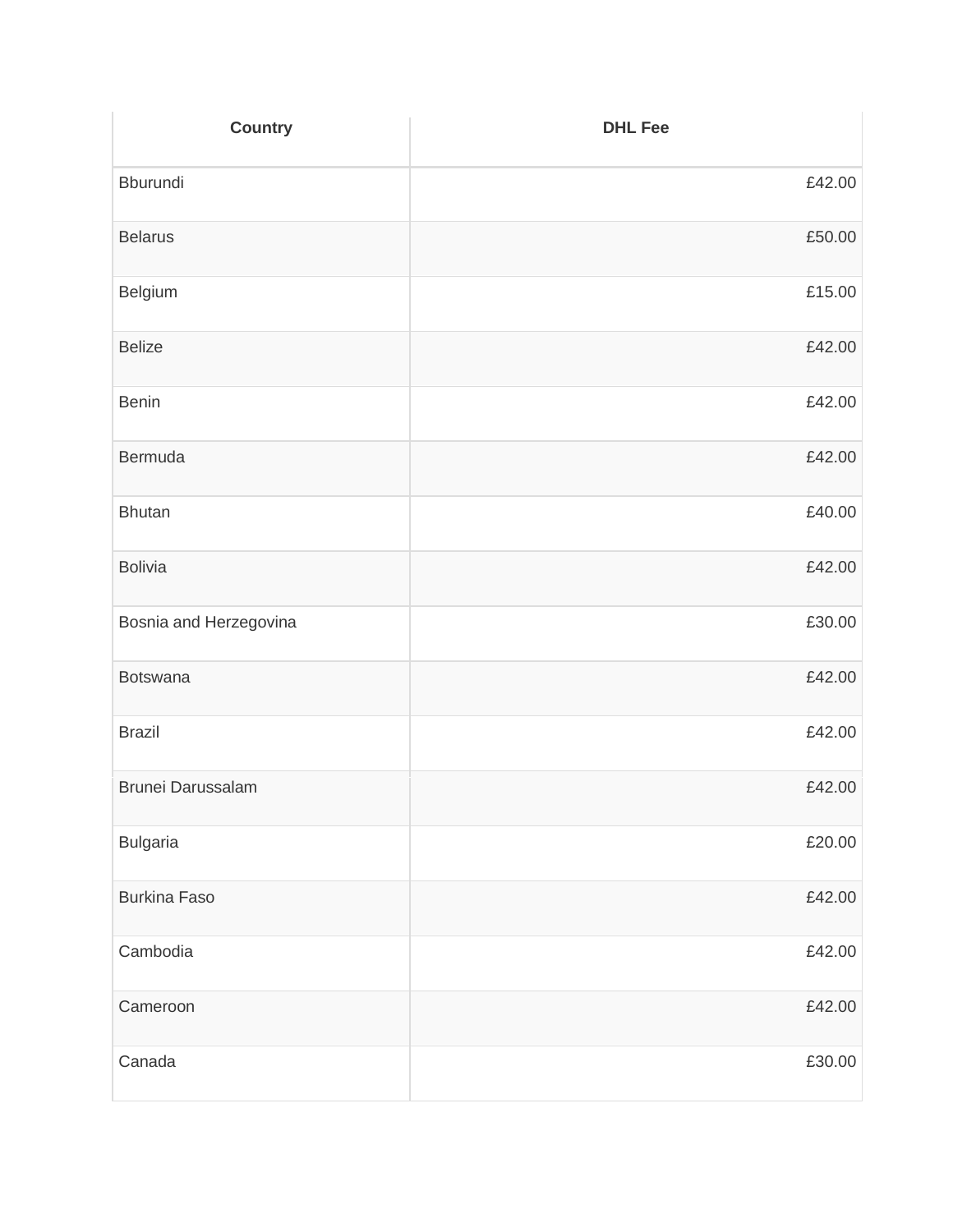| <b>Country</b>               | <b>DHL Fee</b> |
|------------------------------|----------------|
| Cape verde                   | £42.00         |
| Cayman Islands               | £42.00         |
| Chad                         | £42.00         |
| Chile                        | £42.00         |
| China                        | £40.00         |
| Colombia                     | £42.00         |
| Comoros                      | £42.00         |
| Congo                        | £42.00         |
| Cook Islands                 | £42.00         |
| Costa Rica                   | £42.00         |
| Croatia                      | £20.00         |
| Cyprus                       | £25.00         |
| Czech Republic               | £20.00         |
| Democratic Republic of Congo | £42.00         |
| Denmark                      | £20.00         |
| Djibouti                     | £42.00         |
| Dominica                     | £42.00         |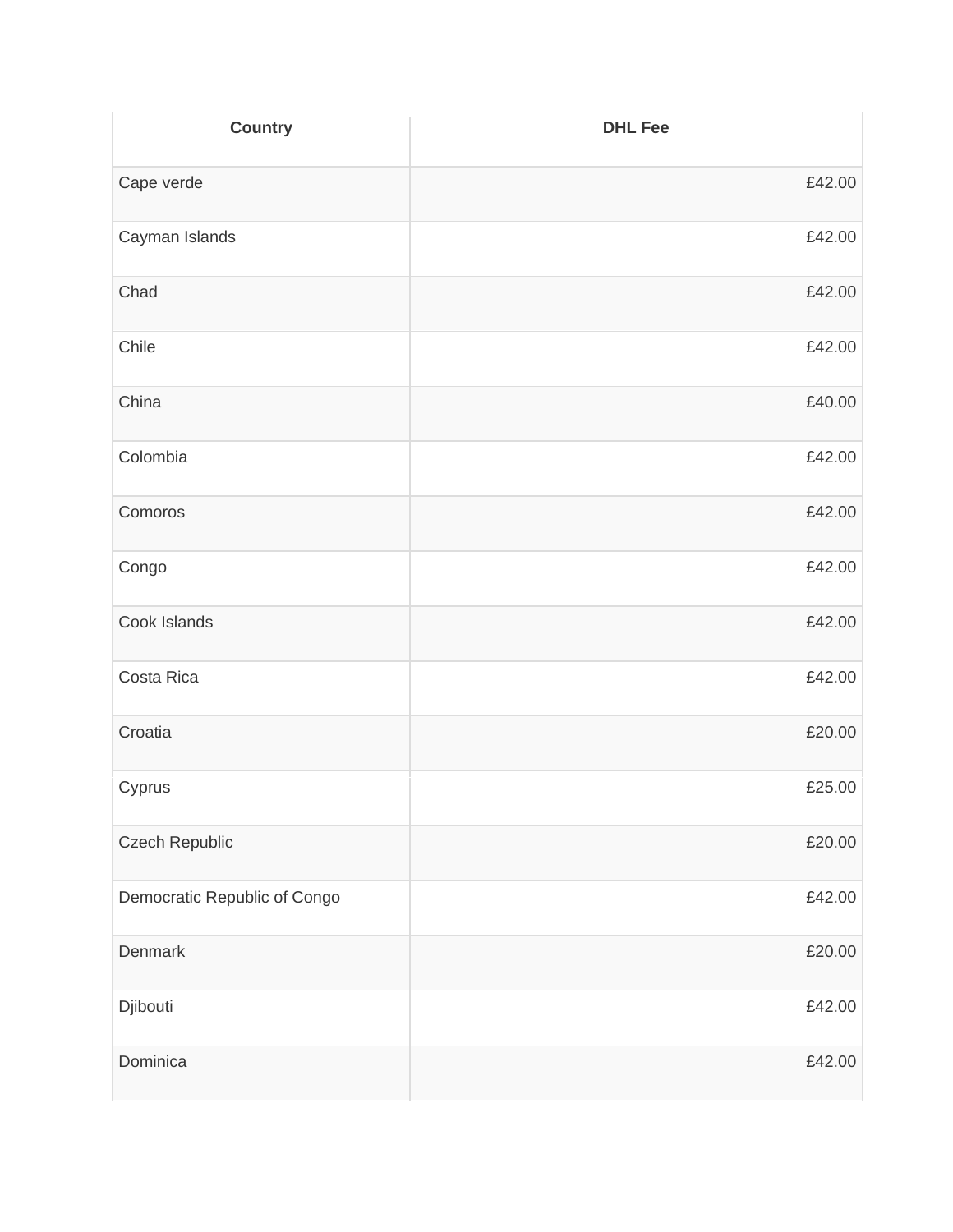| <b>Country</b>              | <b>DHL Fee</b> |
|-----------------------------|----------------|
| Dominican Republic          | £42.00         |
| Ecuador                     | £42.00         |
| Egypt                       | £42.00         |
| El Salvador                 | £42.00         |
| Eriteria                    | £40.00         |
| Estonia                     | £20.00         |
| Ethiopia                    | £42.00         |
| Falkland Islands (Malvinas) | £42.00         |
| Faroe Islands               | £30.00         |
| Fiji                        | £42.00         |
| Finland                     | £20.00         |
| France                      | £15.00         |
| French Guyana               | £42.00         |
| French Polynesia            | £42.00         |
| Gabon                       | £42.00         |
| Gambia                      | £42.00         |
| Georgia                     | £42.00         |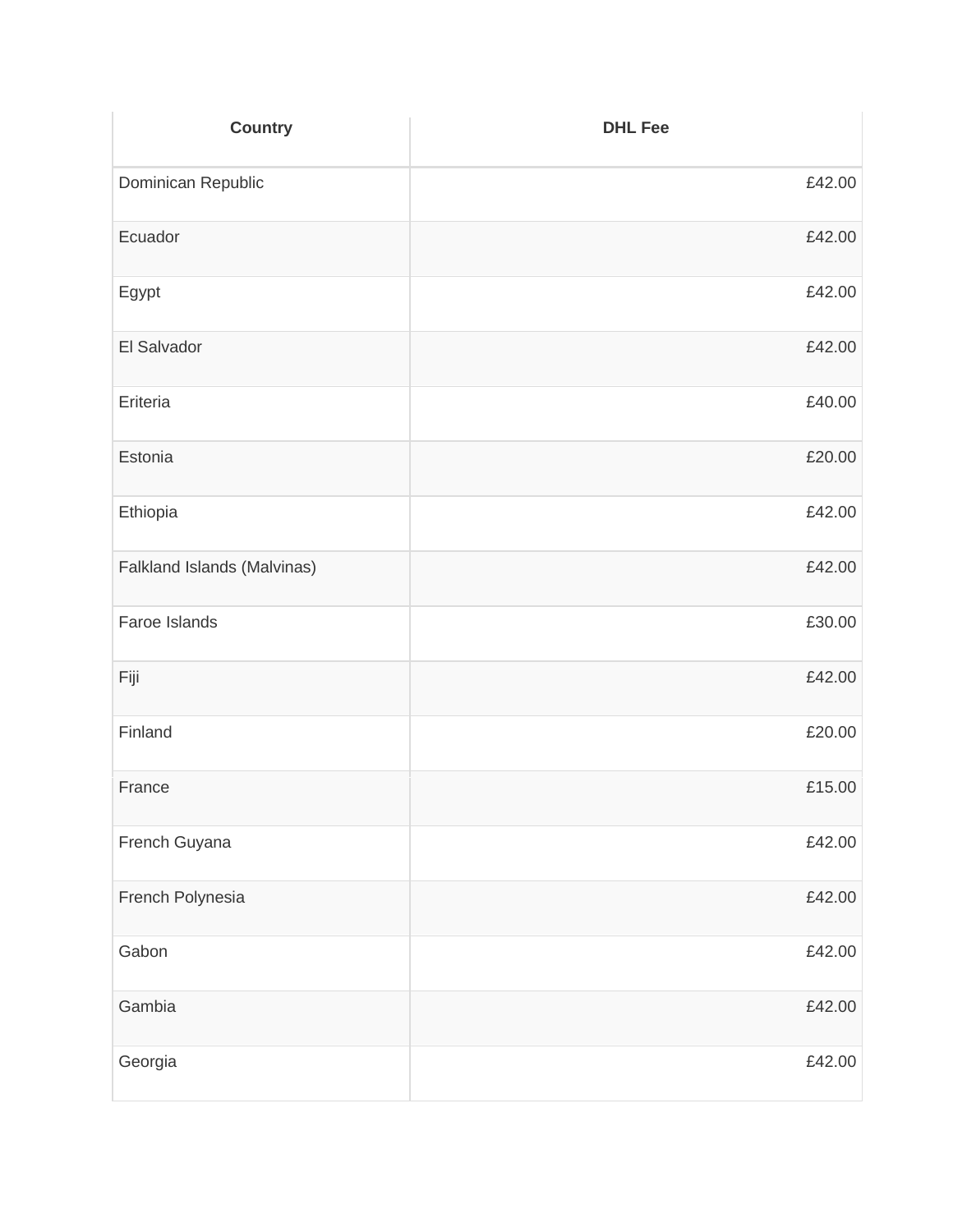| <b>Country</b> | <b>DHL Fee</b> |
|----------------|----------------|
| Germany        | £15.00         |
| Greece         | £20.00         |
| Greenland      | £30.00         |
| Grenada        | £42.00         |
| Guadeloupe     | £42.00         |
| Guam           | £42.00         |
| Guatemala      | £42.00         |
| Guinea         | £42.00         |
| Guinea Bissau  | £42.00         |
| Guyana         | £42.00         |
| Honduras       | £42.00         |
| Hong Kong      | £40.00         |
| Hungary        | £20.00         |
| Iceland        | £30.00         |
| India          | £40.00         |
| Indonesia      | £40.00         |
| Ireland        | £15.00         |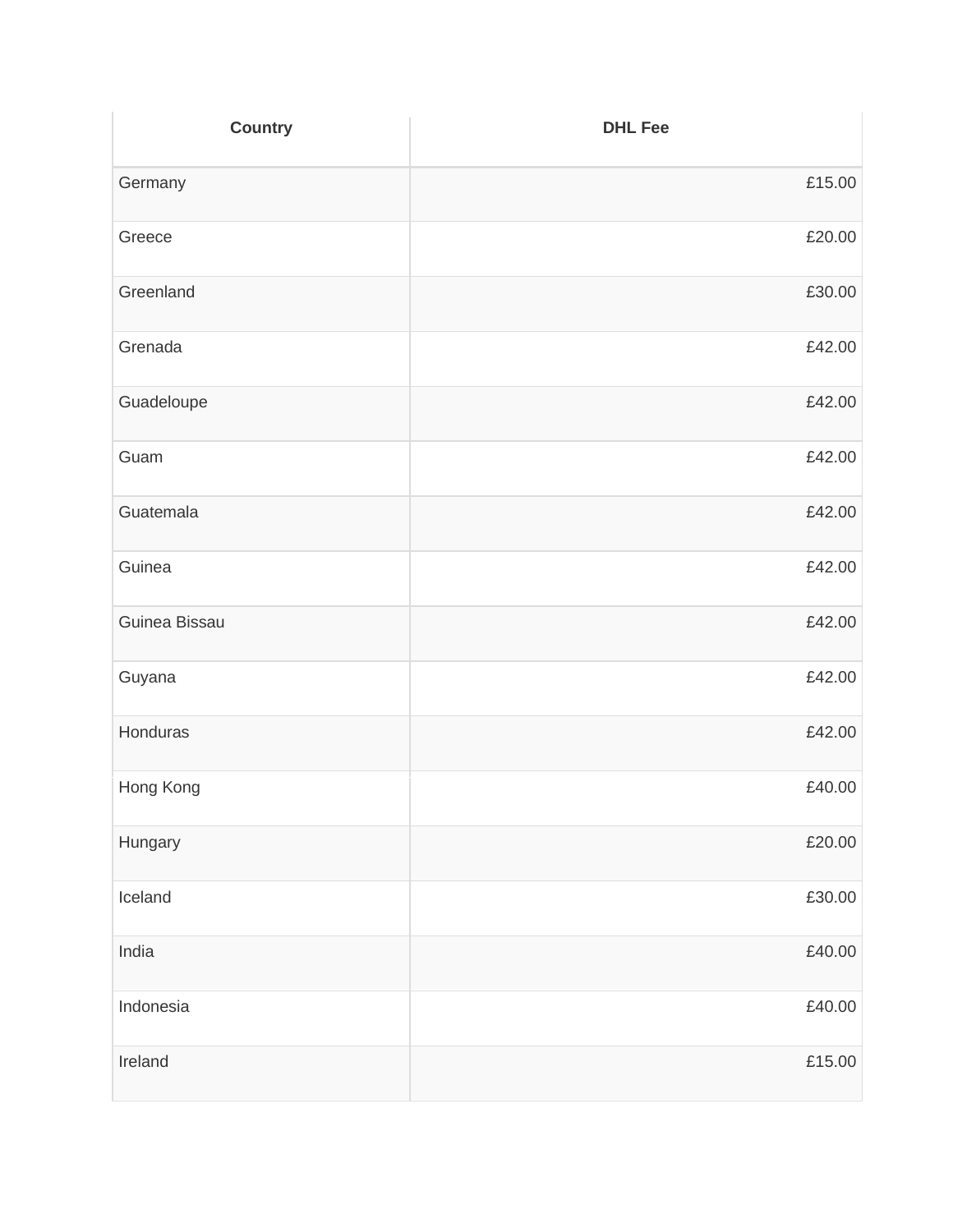| <b>Country</b>     | <b>DHL Fee</b> |
|--------------------|----------------|
| Israel             | £30.00         |
| Italy              | £20.00         |
| Jamaica            | £42.00         |
| Japan              | £40.00         |
| Jersey             | £15.00         |
| Jordan             | £40.00         |
| Kazakhstan         | £42.00         |
| Kenya              | £42.00         |
| Kiribati           | £42.00         |
| Korea, Republic of | £42.00         |
| Kuwait             | £42.00         |
| Kyrgyzstan         | £42.00         |
| Laos               | £42.00         |
| Latvia             | £20.00         |
| Lebanon            | £42.00         |
| Lesotho            | £42.00         |
| Liechtenstein      | £25.00         |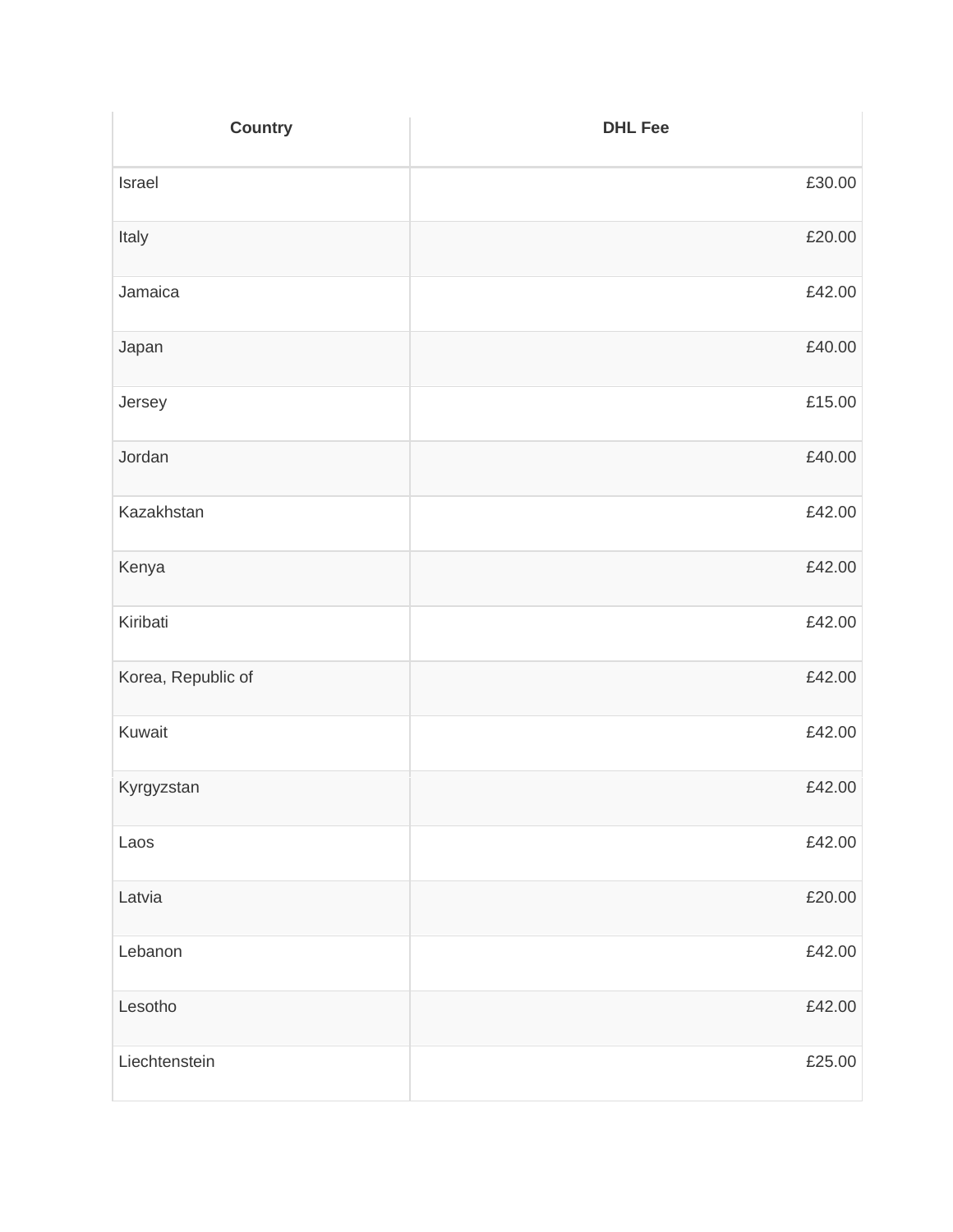| <b>Country</b>                  | <b>DHL Fee</b> |
|---------------------------------|----------------|
| Lithuania                       | £20.00         |
| Luxembourg                      | £15.00         |
| Macao                           | £40.00         |
| Macedonia                       | £30.00         |
| Madagascar                      | £42.00         |
| Malawi                          | £42.00         |
| Malaysia                        | £42.00         |
| Maldives                        | £42.00         |
| Mali                            | £42.00         |
| Malta                           | £25.00         |
| <b>Marshall Islands</b>         | £42.00         |
| Martinique                      | £42.00         |
| Mauritania                      | £42.00         |
| <b>Mauritius</b>                | £42.00         |
| Mayotte                         | £42.00         |
| Mexico                          | £40.00         |
| Micronesia, Federated States of | £42.00         |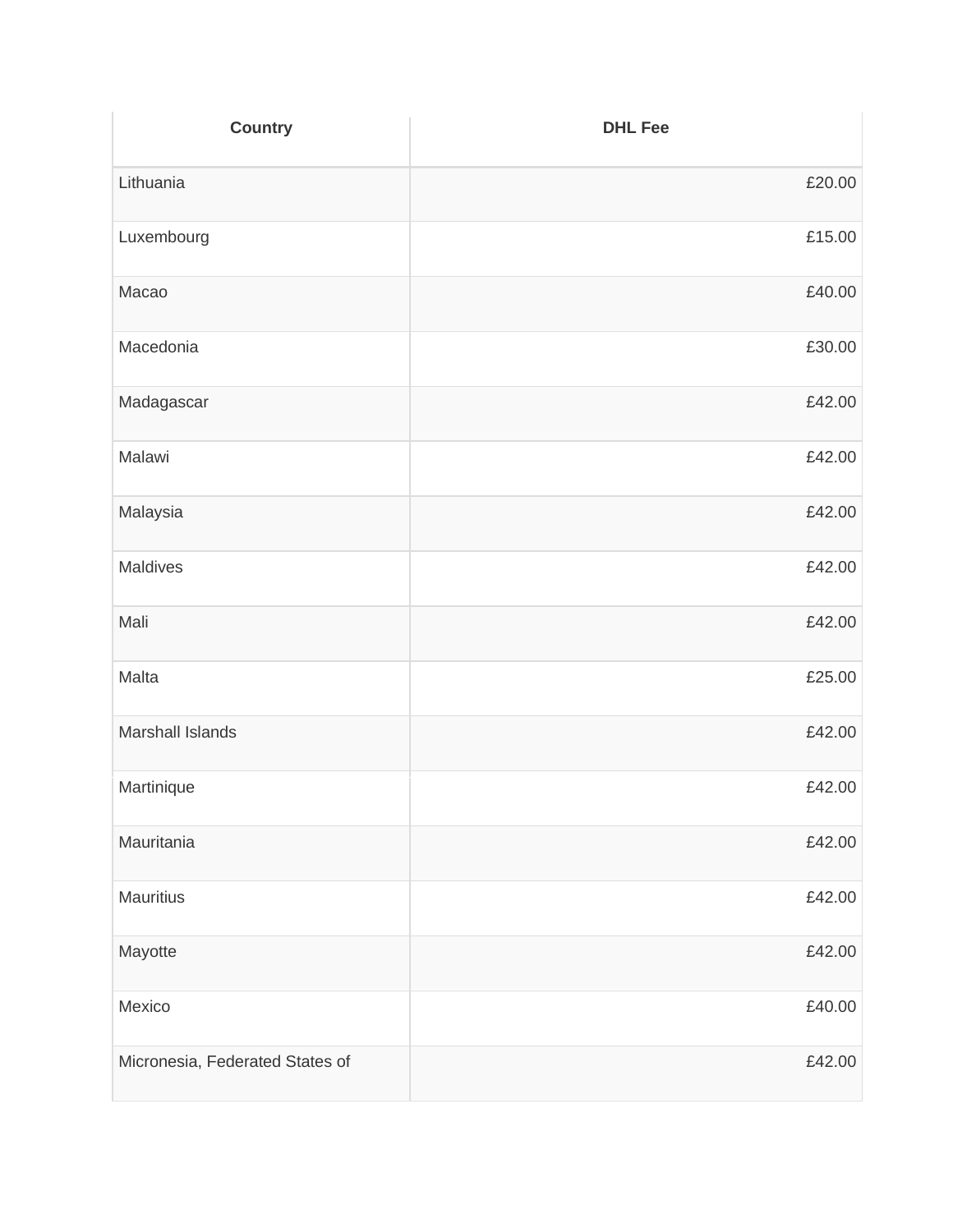| <b>Country</b>       | <b>DHL Fee</b> |
|----------------------|----------------|
| Moldova, Republic of | £40.00         |
| Monaco               | £20.00         |
| Mongolia             | £42.00         |
| Montenegro           | £30.00         |
| Montserrat           | £42.00         |
| Morocco              | £42.00         |
| Mozambique           | £42.00         |
| Myanmar              | £40.00         |
| Namibia              | £42.00         |
| Nauru                | £42.00         |
| Nepal                | £40.00         |
| Netherlands          | £15.00         |
| Netherlands Antilles | £42.00         |
| New Caledonia        | £42.00         |
| New Zealand          | £40.00         |
| Nicaragua            | £42.00         |
| Niger                | £42.00         |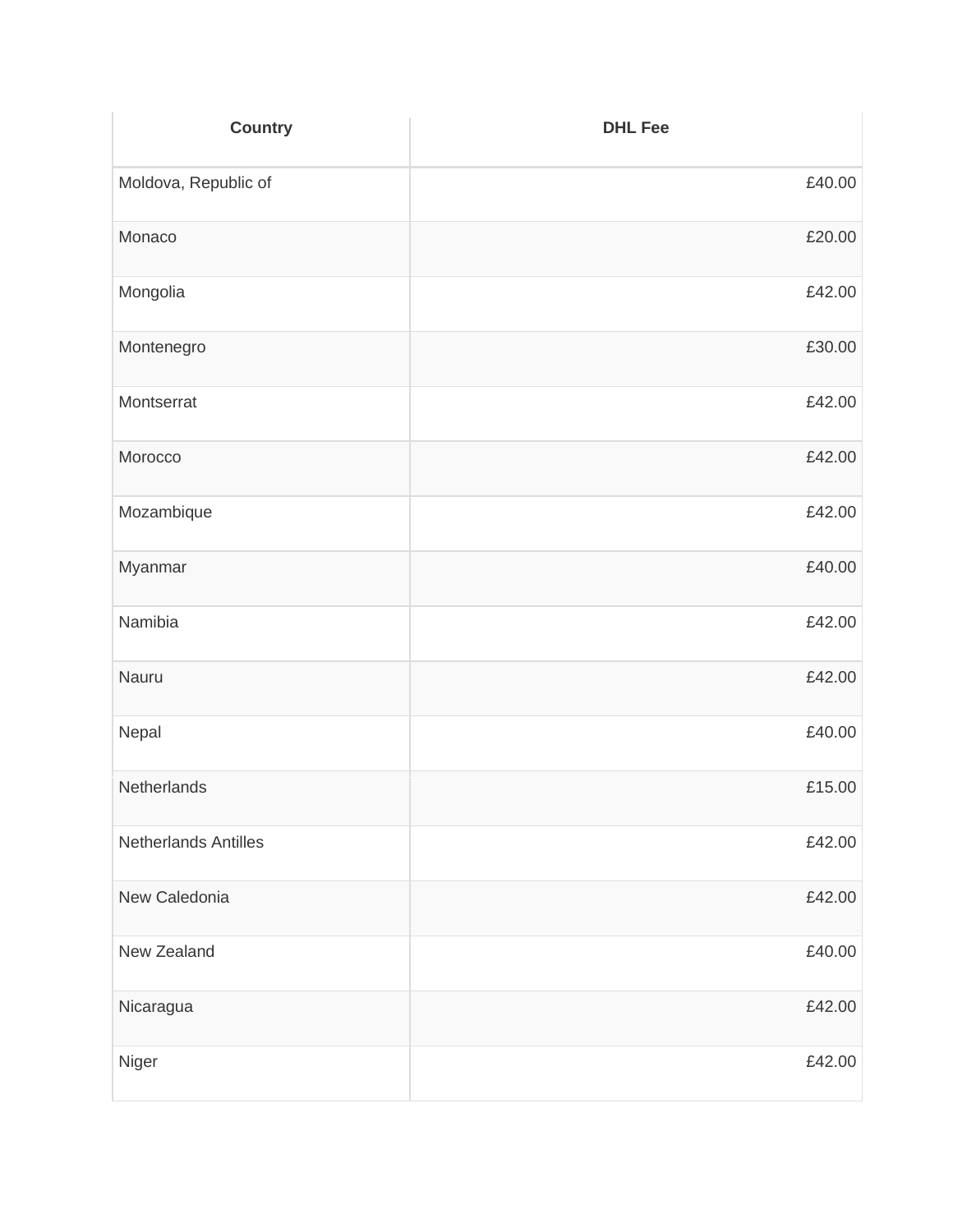| <b>Country</b>   | <b>DHL Fee</b> |
|------------------|----------------|
| Nigeria          | £42.00         |
| Niue             | £42.00         |
| Norfolk Island   | £42.00         |
| Norway           | £20.00         |
| Oman             | £40.00         |
| Palau            | £42.00         |
| Panama           | £42.00         |
| Papua new guinea | £42.00         |
| Paraguay         | £42.00         |
| Peru             | £42.00         |
| Philippines      | £40.00         |
| Pitcairn         | £42.00         |
| Poland           | £20.00         |
| Portugal         | £20.00         |
| Qatar            | £42.00         |
| Reunion          | £42.00         |
| Romania          | £20.00         |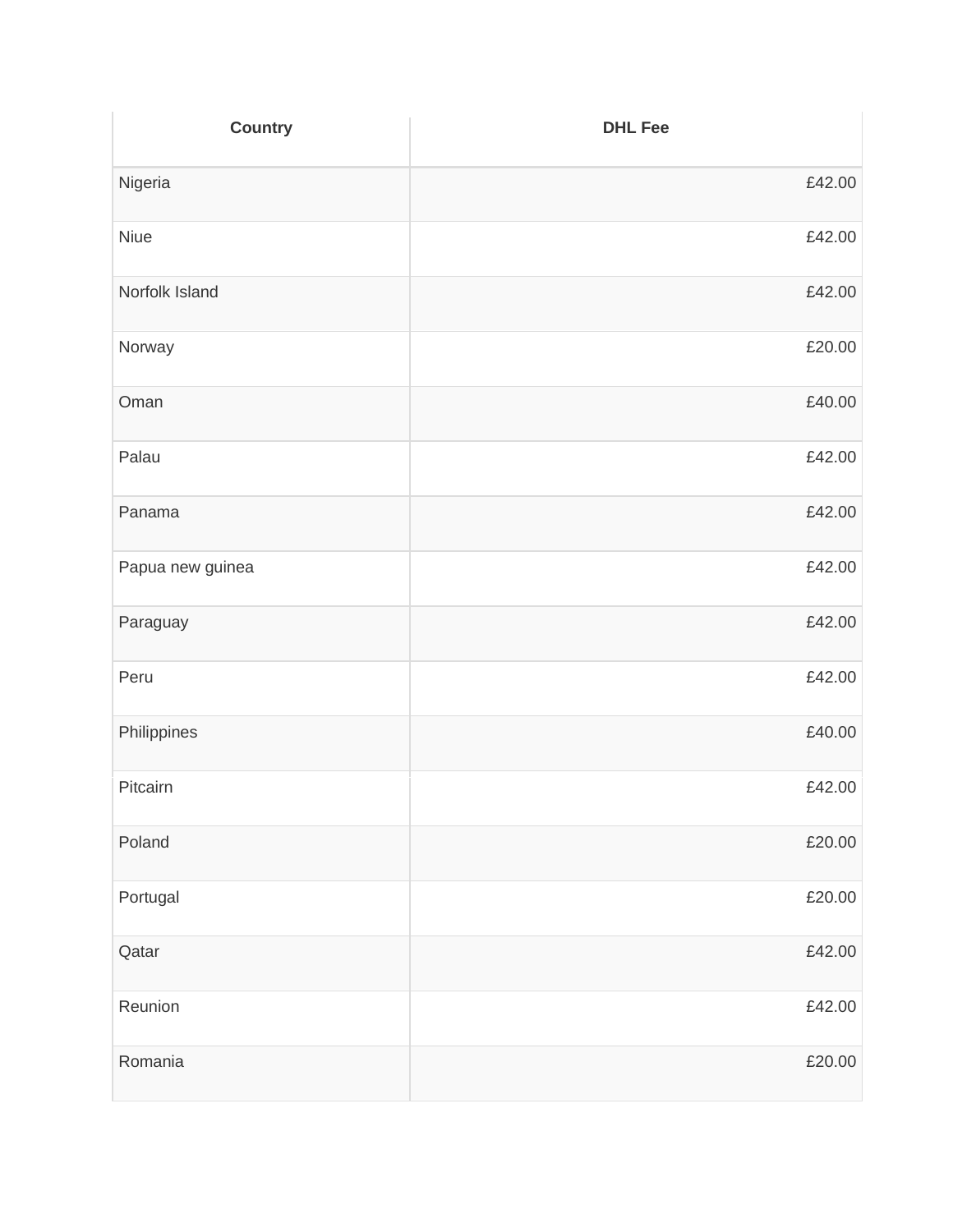| <b>Country</b>                   | <b>DHL Fee</b> |
|----------------------------------|----------------|
| <b>Russian Federation</b>        | £40.00         |
| Rwanda                           | £42.00         |
| Saint Helena                     | £42.00         |
| Saint Kitts and Nevis            | £42.00         |
| Saint Lucia                      | £42.00         |
| Saint Pierre and Miquelon        | £42.00         |
| Saint Vincent and the Grenadines | £42.00         |
| Samoa                            | £42.00         |
| San Marino                       | £20.00         |
| Sao Tome and Principe            | £42.00         |
| Saudi Arabia                     | £42.00         |
| Senegal                          | £42.00         |
| Serbia                           | £30.00         |
| Seychelles                       | £42.00         |
| Sierra Leone                     | £42.00         |
| Singapore                        | £40.00         |
| Slovakia                         | £20.00         |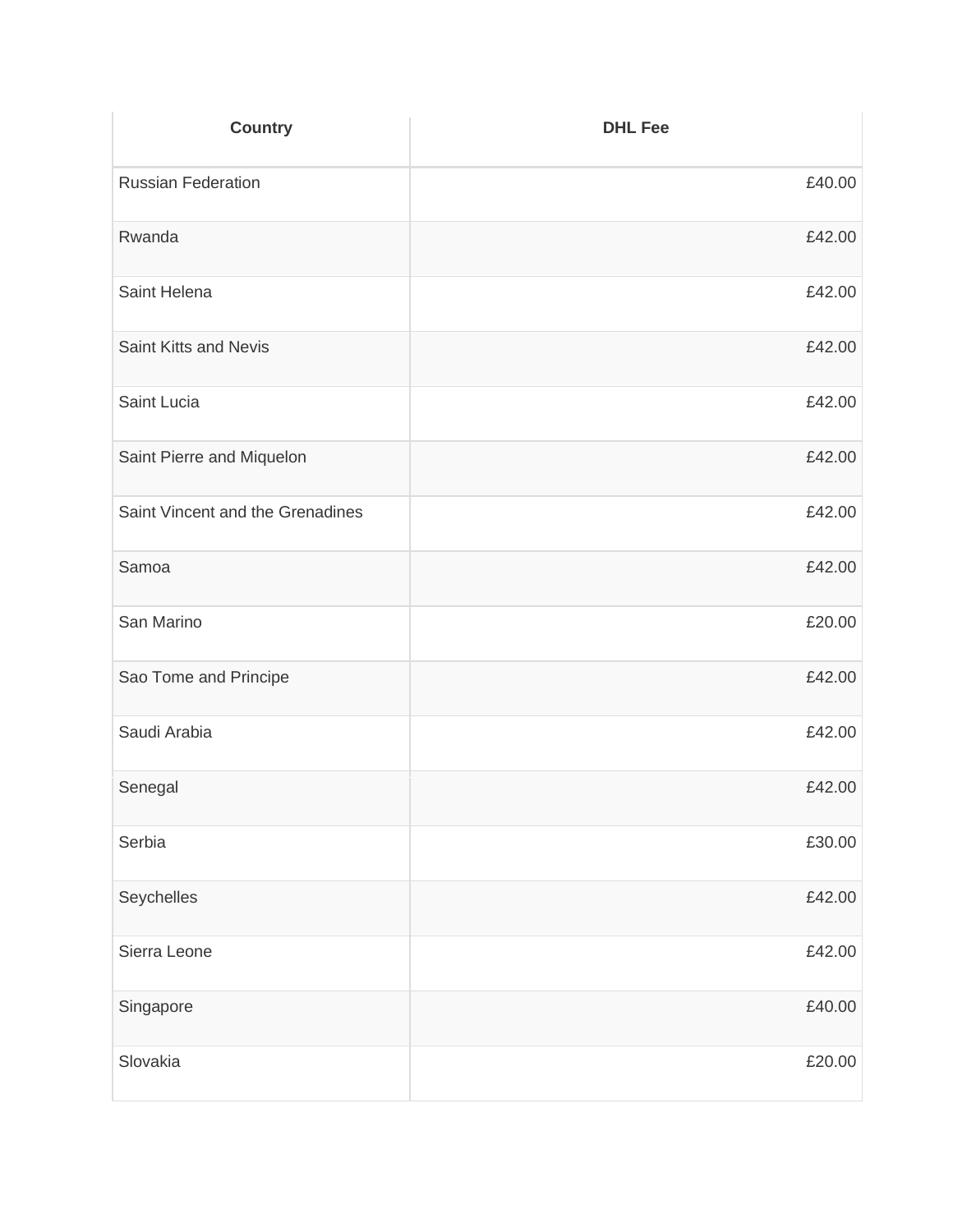| <b>Country</b>               | <b>DHL Fee</b> |
|------------------------------|----------------|
| Slovenia                     | £20.00         |
| Solomon Islands              | £40.00         |
| Somalia                      | £42.00         |
| South Africa                 | £40.00         |
| South Korea                  | £40.00         |
| Spain                        | £15.00         |
| Sri Lanka                    | £40.00         |
| St Martin and St Maarten     | £42.00         |
| St. Barthélemy               | £42.00         |
| Suriname                     | £42.00         |
| Svalbard and Jan Mayen       | £42.00         |
| Swaziland                    | £42.00         |
| Sweden                       | £20.00         |
| Switzerland                  | £20.00         |
| Taiwan                       | £40.00         |
| Tajikistan                   | £42.00         |
| Tanzania, United Republic of | £42.00         |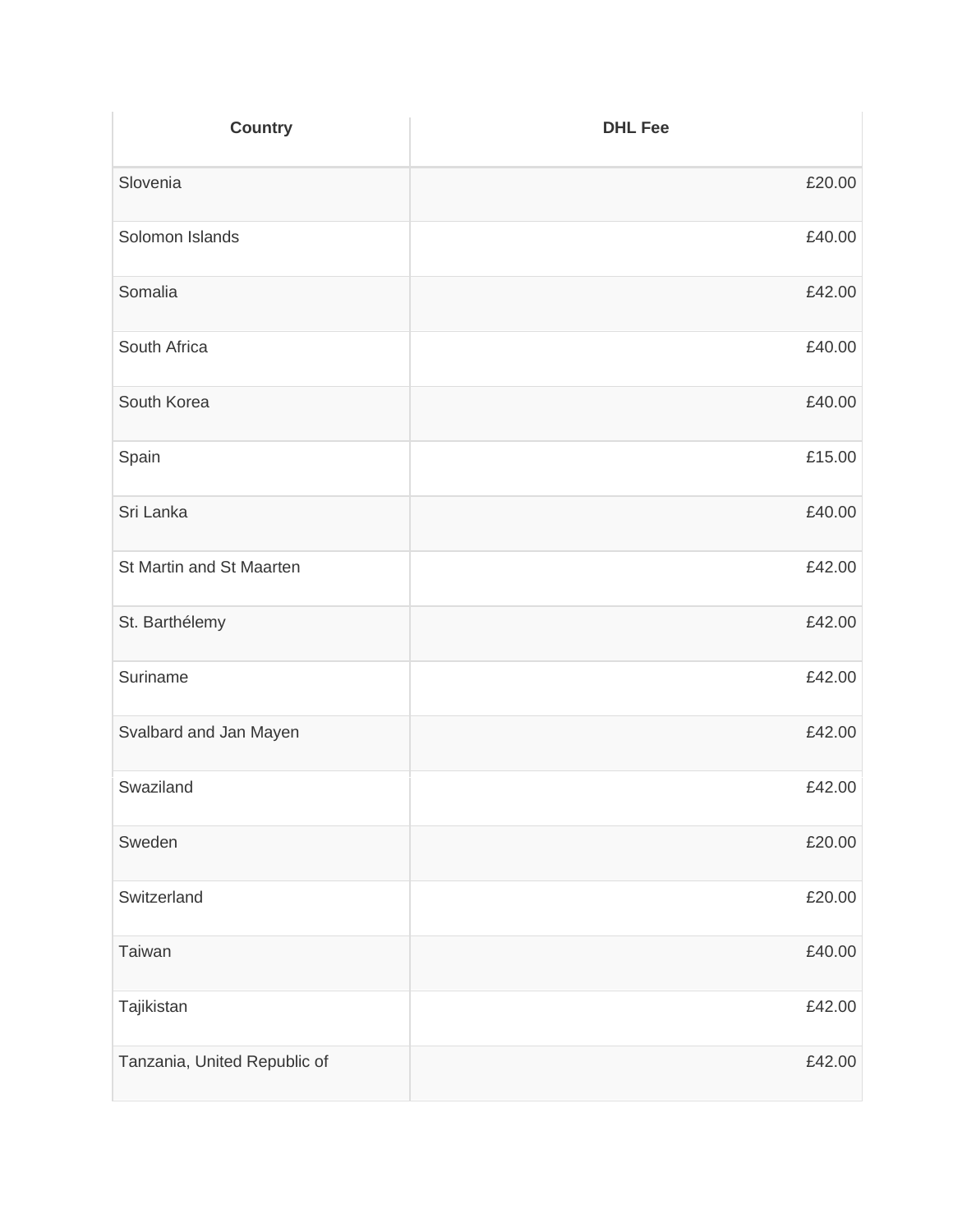| <b>Country</b>                  | <b>DHL Fee</b> |
|---------------------------------|----------------|
| Thailand                        | £40.00         |
| Togo                            | £42.00         |
| Tonga                           | £42.00         |
| Trinidad and Tobago             | £42.00         |
| Tunisia                         | £42.00         |
| Turkey                          | £40.00         |
| Turkmenistan                    | £42.00         |
| <b>Turks and Caicos Islands</b> | £42.00         |
| Tuvalu                          | £42.00         |
| Uganda                          | £42.00         |
| Ukraine                         | £42.00         |
| <b>United Arab Emirates</b>     | £40.00         |
| <b>United Kingdom</b>           | £0.00          |
| <b>United States</b>            | £30.00         |
| Uruguay                         | £42.00         |
| Vanuatu                         | £42.00         |
| Venezuela                       | £42.00         |